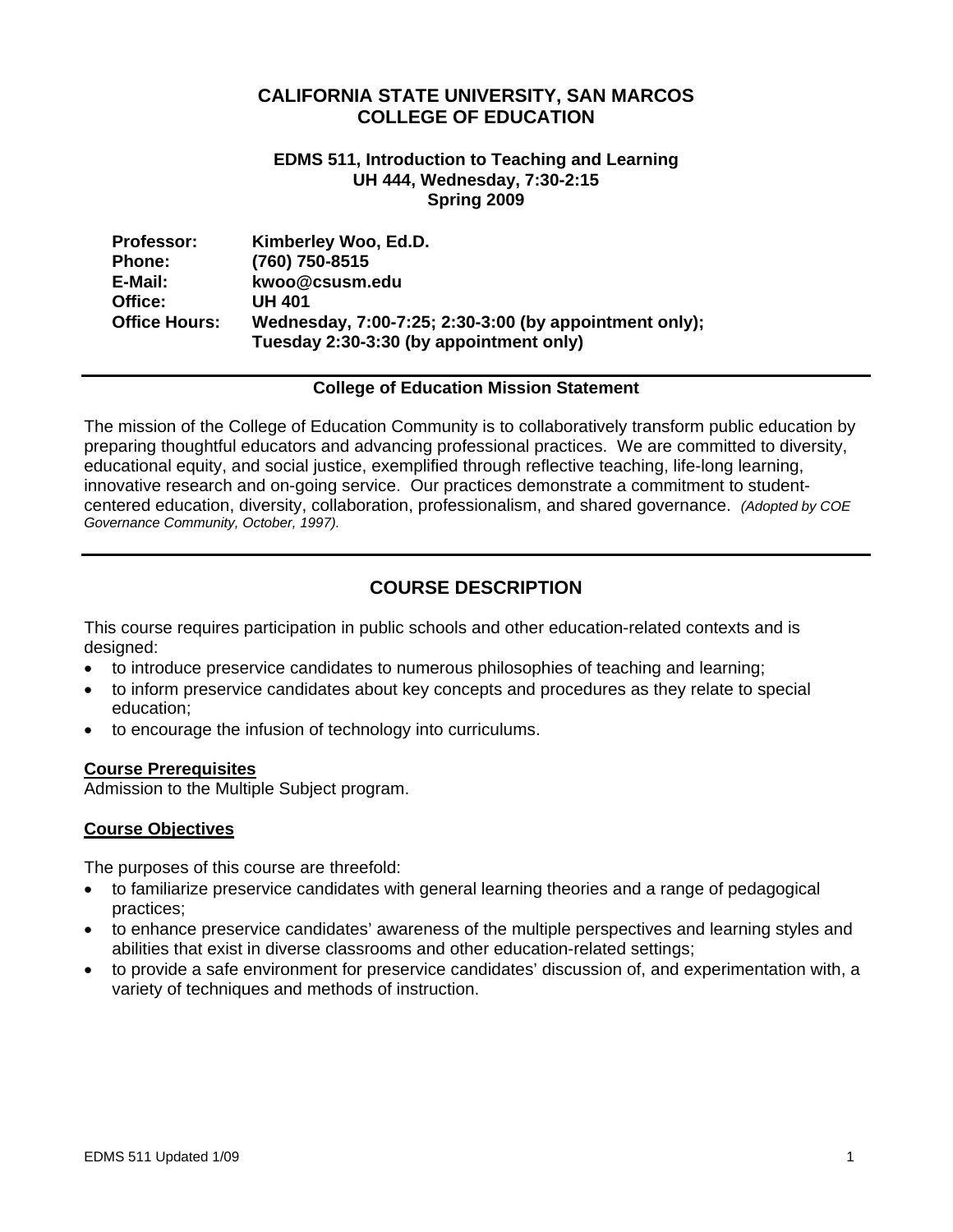## **Required Texts**

- • Grant, C. & Gillette, M. D. (2006). *Learning to teach everyone's children: Equity, empowerment, and education that is multicultural.* Belmont, CA: Thomson Higher Education.
- • Turnbull, A. & Turnbull, R. (2007/2004). *Exceptional lives: Special education in today's schools*. Upper Sadlle River, NJ: Pearson.
- • Villa, R., & Thousand, J. (2002). *Creating an inclusive school.* Alexandria, VA: ASCD**.**
- • Wong, H.K. & Wong, R.T. (1998). *The first days of school: How to be an effective teacher.* Mountain View, CA: Harry K. Wong.
- **RETRIEVE ON-LINE** International society for technology education. (2000).
	- o http://www.iste.org/Content/NavigationMenu/NETS/ForStudents/2007Standards/ NETS\_for\_Students\_2007\_Standards.pdf
	- o http://www.iste.org/Content/NavigationMenu/NETS/ForTeachers/2008Standards/ NETS T\_Standards\_Final.pdf
- TaskStream account.

## **Authorization to Teach English Learners**

This credential program has been specifically designed to prepare teachers for the diversity of languages often encountered in California public school classrooms. The authorization to teach English learners is met through the infusion of content and experiences within the credential program, as well as additional coursework. Students successfully completing this program receive a credential with authorization to teach English learners.

*(Approved by CCTC in SB 2042 Program Standards, August 02)* 

## **STUDENT LEARNING OUTCOMES**

## **Teacher Performance Expectation (TPE) Competencies**

The course objectives, assignments, and assessments have been aligned with the CTC standards for the Multiple Subject Credential. This course is designed to help teachers seeking a California teaching credential to develop the skills, knowledge, and attitudes necessary to assist schools and district in implementing effective programs for all students. The successful candidate will be able to merge theory and practice in order to realize a comprehensive and extensive educational program for all students. You will be required to formally address the following TPEs in this course:

## **TPE 6D - Special Education**

- o Articulates rationale for inclusive education for all students
- $\circ$  Understands and applies principles of universal design to differentiate instruction
- o Develops modifications and adaptations in curriculum assessment and instruction for students with special needs
- o Understands of roles and responsibilities as members of SST & IEP Teams
- $\circ$  Collaborates with others to plan, teach and assess students with special characteristics

## **California Teacher Performance Assessment (CalTPA)**

Beginning July 1, 2008 all California credential candidates must successfully complete a stateapproved system of teacher performance assessment (TPA), to be embedded in the credential program of preparation. At CSUSM this assessment system is called the CalTPA or the TPA for short.

To assist your successful completion of the TPA a series of informational seminars are offered over the course of the program. TPA related questions and logistical concerns are to be addressed during the seminars. Your attendance to TPA seminars will greatly contribute to your success on the assessment.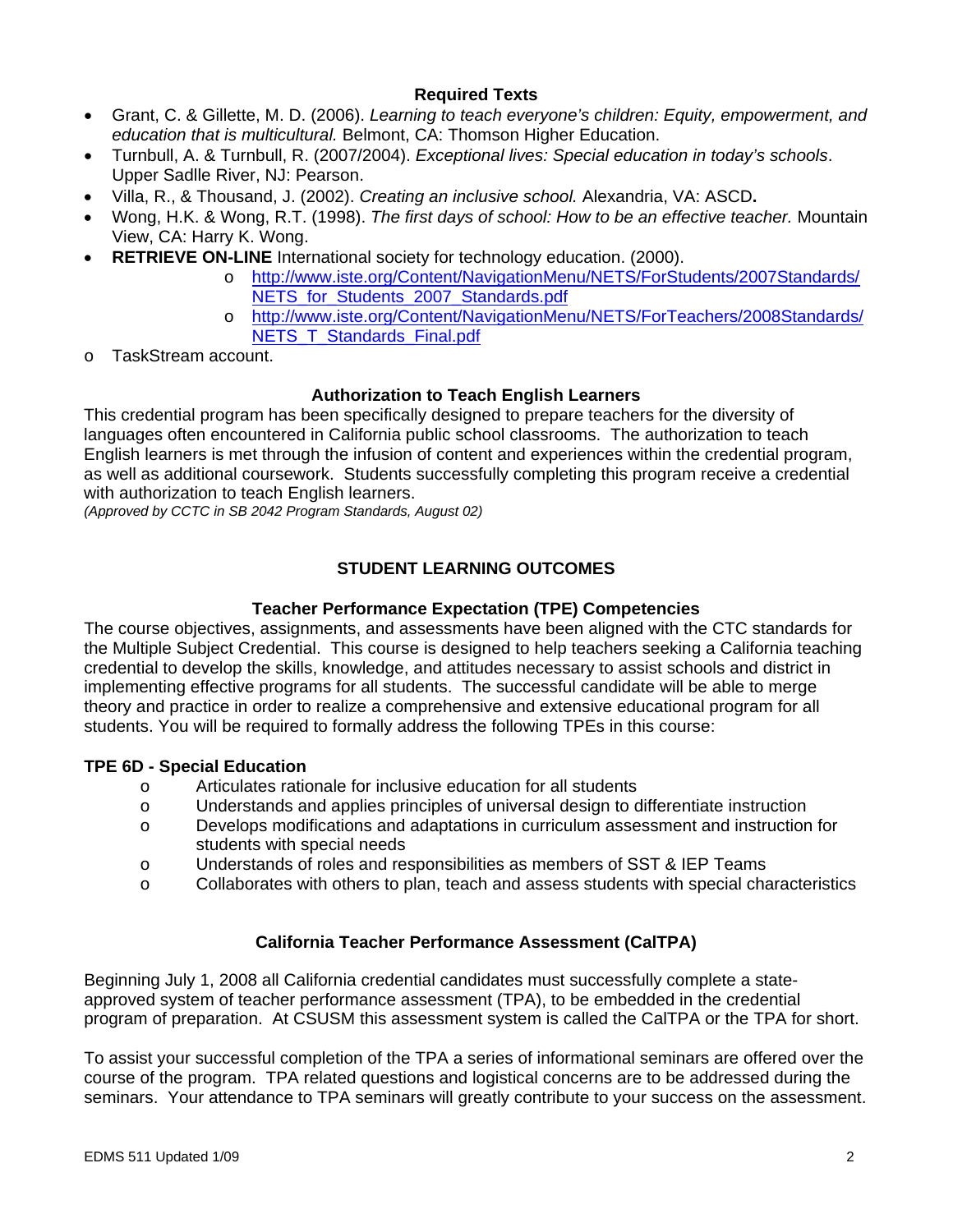Additionally, COE classes use common pedagogical language, lesson plans (lesson designs), and unit plans (unit designs) in order to support and ensure your success on the TPA and more importantly in your credential program.

 http://www.csusm.edu/coe/CalTPA/ProgramMaterialsTPA.html The CalTPA Candidate Handbook, TPA seminar schedule, and other TPA support materials can be found on the COE website provided at the website provided:

#### **College of Education Attendance Policy**

Due to the dynamic and interactive nature of courses in the College of Education, all students are expected to attend all classes and participate actively. At a minimum, students must attend more than 80% of class time, or s/he may not receive a passing grade for the course at the discretion of the instructor. For example, if a student misses two class sessions (equal to whole day, e.g., 7:30-2:20 PM) or is late (or leaves early) for more than three sessions, the highest possible grade earned will be a "C+". Individual instructors may adopt more stringent attendance requirements. Should the student have extenuating circumstances, s/he should contact the instructor as soon as possible. *(Adopted by the COE Governance Community, December, 1997).* **Notification of absences does not automatically excuse them.** 

#### **Students with Disabilities Requiring Reasonable Accommodations**

Students with disabilities who require reasonable accommodations must be approved for services by providing appropriate and recent documentation to the Office of Disable Student Services (DSS). This office is located in Craven Hall 5205, and can be contacted by phone at (760) 750-4905, or TTY (760) 750-4909. Students authorized by DSS to receive reasonable accommodations should meet with their instructor during office hours or, in order to ensure confidentiality, in a more private setting.

#### **Course and University Writing Requirements**

In keeping with the All-University Writing Requirement, all 3 unit courses must have a writing component of at least 2,500 words (approximately 10 pages) which can be administered in the following assignments:

| <b>SELF Profile</b>                       | $(1-2$ pages)         | 5 % |
|-------------------------------------------|-----------------------|-----|
| Observation of a child with special needs | $(1-2 \text{ pages})$ | 5%  |
|                                           | $(2-3$ pages)         | 5%  |
| <b>Cultural Plunge</b>                    | $(3-5$ pages)         | 10% |
| Observation of a physical environment     | $(1-2$ pages)         | 5%  |
| Resume                                    | $(1$ page)            | 5%  |
| In-class case analysis                    | $(5+$ pages)          | 20% |
|                                           | TPE responses 6D      |     |

#### **Grading Standards**

All students will come prepared to class; readings and homework assignments are listed on the dates on which they are due. Final grades for the course will be calculated according to the following total scores:

| 94-100%=A       | $77-79\% = C +$ |
|-----------------|-----------------|
| $90-93\% = A$   | $74-76\% = C$   |
| $87-89\% = B+$  | $70 - 73\% = C$ |
| $84 - 86\% = B$ | $67-69\% = D+$  |
| $80 - 83\% = B$ | $64 - 66\% = D$ |
|                 |                 |

 $60-63\% = D$ -Below 60%  $=F$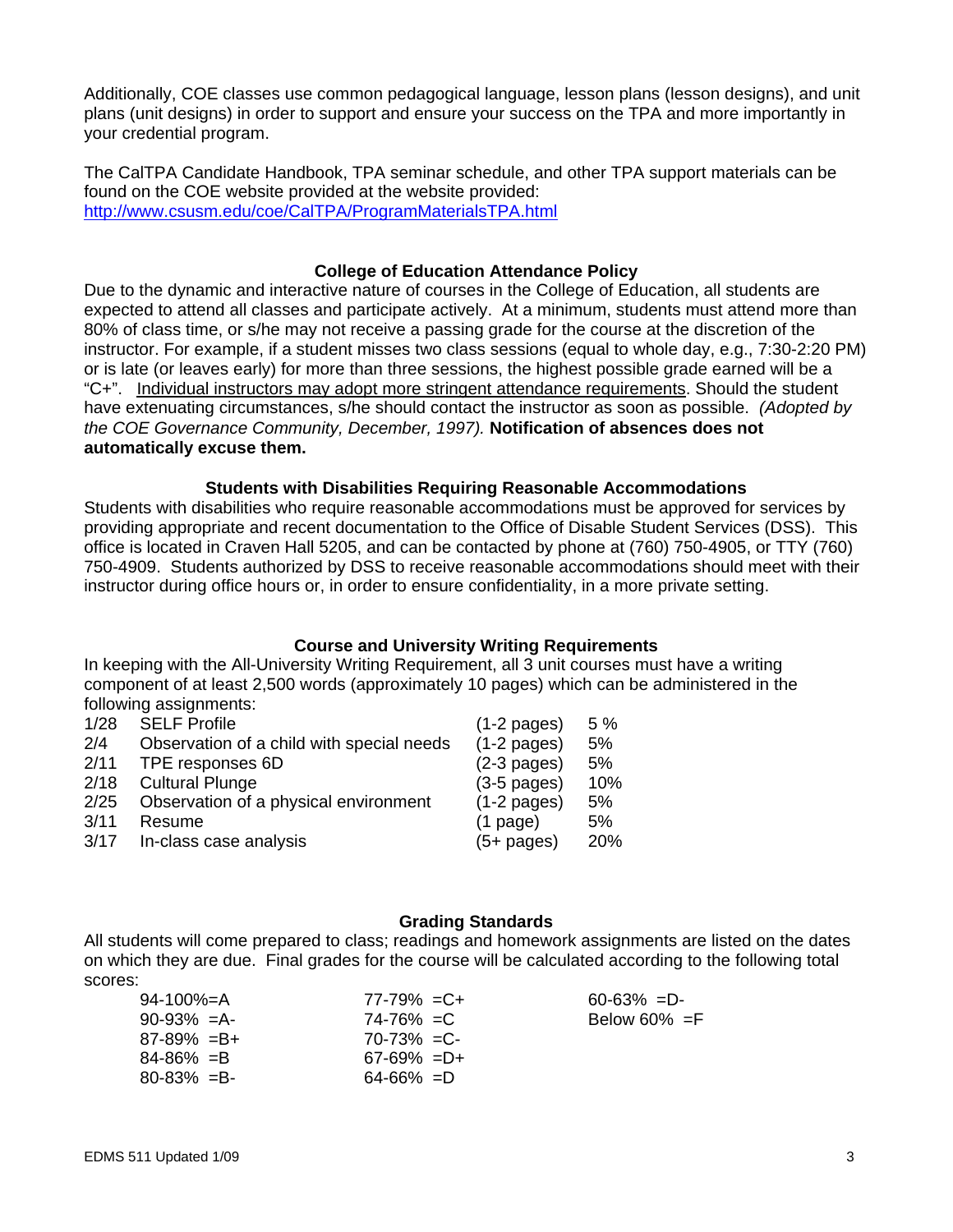All required work is expected to be on time. One grade level will be deducted for each class meeting for which it is late (e.g., an "A" assignment that is submitted one class session late will be marked down to an A-). Unless prior instructor approval is secured, assignments will not be accepted three class sessions after which they are due. Life and death situations will be handled on a case-by-case basis, as determined by the instructor.

It is expected that students will proofread and edit their assignments prior to submission. (Refer to American Psychological Association (APA) manual,  $5<sup>th</sup>$  edition, for guidance.) Neglecting to do so will impact the instructor's ability to read and understand the text; the assignment's grade will be negatively affected as a result of this oversight.

Grading will also include a component of "professional demeanor." Students will conduct themselves in ways that are generally expected of those who are entering the education profession. This includes but is not limited to the following:

- On-time arrival to all class sessions;
- Advance preparation of readings and timely submission of assignments;
- Respectful participation in all settings (e.g., whole group, small group, in/outside of class);
- Carefully considered, culturally aware approaches to solution-finding.

#### **CSUSM Academic Honesty Policy**

"Students will be expected to adhere to standards of academic honesty and integrity, as outlined in the Student Academic Honesty Policy. All written work and oral presentation assignments must be original work. All ideas/materials that are borrowed from other sources must have appropriate references to the original sources. Any quoted material should give credit to the source and be punctuated with quotation marks.

Students are responsible for honest completion of their work including examinations. There will be no tolerance for infractions. If you believe there has been an infraction by someone in the class, please bring it to the instructor's attention. The instructor reserves the right to discipline any student for academic dishonesty in accordance with the general rules and regulations of the university. Disciplinary action may include the lowering of grades and/or the assignment of a failing grade for an exam, assignment, or the class as a whole."

Incidents of Academic Dishonesty will be reported to the Dean of Students. Sanctions at the University level may include suspension or expulsion from the University.

#### **Plagiarism:**

As an educator, it is expected that each student will do his/her own work, and contribute equally to group projects and processes. Plagiarism or cheating is unacceptable under any circumstances. If you are in doubt about whether your work is paraphrased or plagiarized see the Plagiarism Prevention for Students website http://library.csusm.edu/plagiarism/index.html. If there are questions about academic honesty, please consult the University catalog.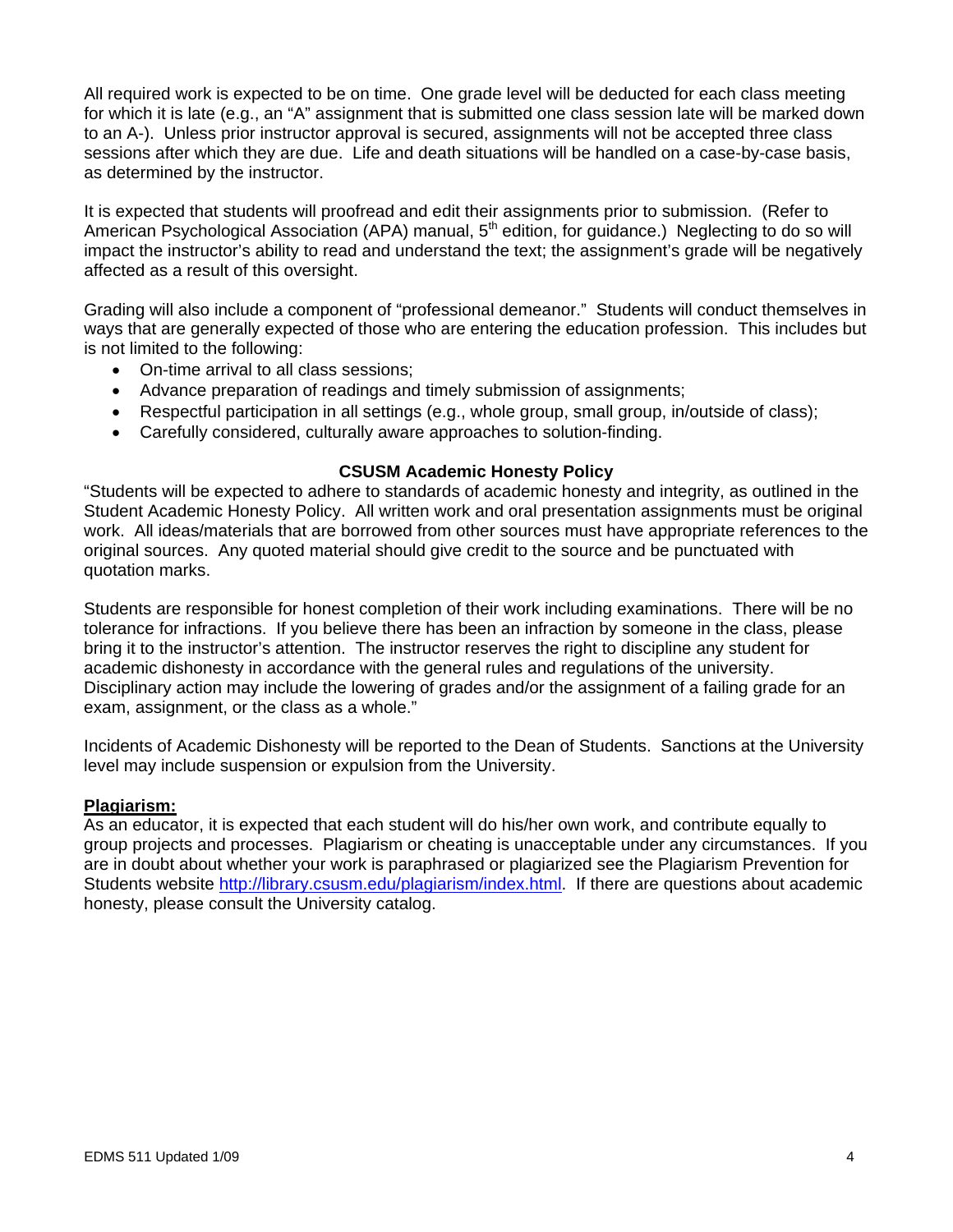#### **\_\_\_\_\_\_\_\_\_\_\_\_\_\_\_\_\_/ \_\_\_\_\_\_\_\_\_\_\_\_\_\_\_\_\_ \_\_\_\_\_\_\_\_\_\_\_\_\_\_\_\_\_\_\_\_\_\_\_\_\_\_\_\_\_\_\_\_\_\_ (print student's name AND e-mail) (land line/cell phone numbers )**

# **Attendance/participation (16%) Notes**  1/21 \_\_\_\_\_\_\_(am) \_\_\_\_\_\_\_\_(pm) \_\_\_\_\_\_\_\_\_\_\_\_\_\_\_\_\_\_\_\_\_\_\_\_\_\_\_\_\_\_\_\_\_\_\_\_\_\_\_\_\_\_\_\_\_\_\_\_\_\_ 1/28 \_\_\_\_\_\_\_(am) \_\_\_\_\_\_\_\_(pm) \_\_\_\_\_\_\_\_\_\_\_\_\_\_\_\_\_\_\_\_\_\_\_\_\_\_\_\_\_\_\_\_\_\_\_\_\_\_\_\_\_\_\_\_\_\_\_\_\_\_ 2/4 \_\_\_\_\_\_\_(am) \_\_\_\_\_\_\_\_(pm) \_\_\_\_\_\_\_\_\_\_\_\_\_\_\_\_\_\_\_\_\_\_\_\_\_\_\_\_\_\_\_\_\_\_\_\_\_\_\_\_\_\_\_\_\_\_\_\_\_\_ 2/11 \_\_\_\_\_\_\_(am) \_\_\_\_\_\_\_\_(pm) \_\_\_\_\_\_\_\_\_\_\_\_\_\_\_\_\_\_\_\_\_\_\_\_\_\_\_\_\_\_\_\_\_\_\_\_\_\_\_\_\_\_\_\_\_\_\_\_\_\_ 2/18 *\_\_\_\_\_\_\_(am) \_\_\_\_\_\_\_\_(pm) \_\_\_\_\_\_\_\_\_\_\_\_\_\_\_\_\_\_\_\_\_\_\_\_\_\_\_\_\_\_\_\_\_\_\_\_\_\_\_\_\_\_\_\_\_\_\_\_\_\_*  2/25 \_\_\_\_\_\_\_(am) \_\_\_\_\_\_\_\_(pm) \_\_\_\_\_\_\_\_\_\_\_\_\_\_\_\_\_\_\_\_\_\_\_\_\_\_\_\_\_\_\_\_\_\_\_\_\_\_\_\_\_\_\_\_\_\_\_\_\_\_

3/11 *\_\_\_\_\_\_(am) \_\_\_\_\_\_\_\_(pm) \_\_\_\_\_\_\_\_\_\_\_\_\_\_\_\_\_\_\_\_\_\_\_\_\_\_\_\_\_\_\_\_\_\_\_\_\_\_\_\_\_\_\_\_\_\_\_\_\_\_*  3/17 \_\_\_\_\_\_\_(am) \_\_\_\_\_\_\_\_(pm) \_\_\_\_\_\_\_\_\_\_\_\_\_\_\_\_\_\_\_\_\_\_\_\_\_\_\_\_\_\_\_\_\_\_\_\_\_\_\_\_\_\_\_\_\_\_\_\_\_\_

## **Professional demeanor (4%)** \_\_\_\_\_\_\_\_\_(4%)

## **Individual assignments (50%)**

| Due Date | Assignment                              | Grade |
|----------|-----------------------------------------|-------|
| 1/28     | SELF profile                            | (5%)  |
| 2/4      | Observation of child with special needs | (5%)  |
| 2/11     | Responses to TPE 6D                     | (5%)  |
| 2/18     | <b>Cultural Plunge</b>                  | (10%) |
| 3/11     | Resume                                  | (5%)  |
| 3/17     | In-class case analysis                  | (20%) |

#### **Group assignment (30%)**

| <b>Total</b> |                                         | (100%) |
|--------------|-----------------------------------------|--------|
| On-going     | Peer teaching                           | (20%)  |
| 2/25         | Observation of the physical environment | (5%)   |
| 2/4          | SST activity/chart/role play            | (5%)   |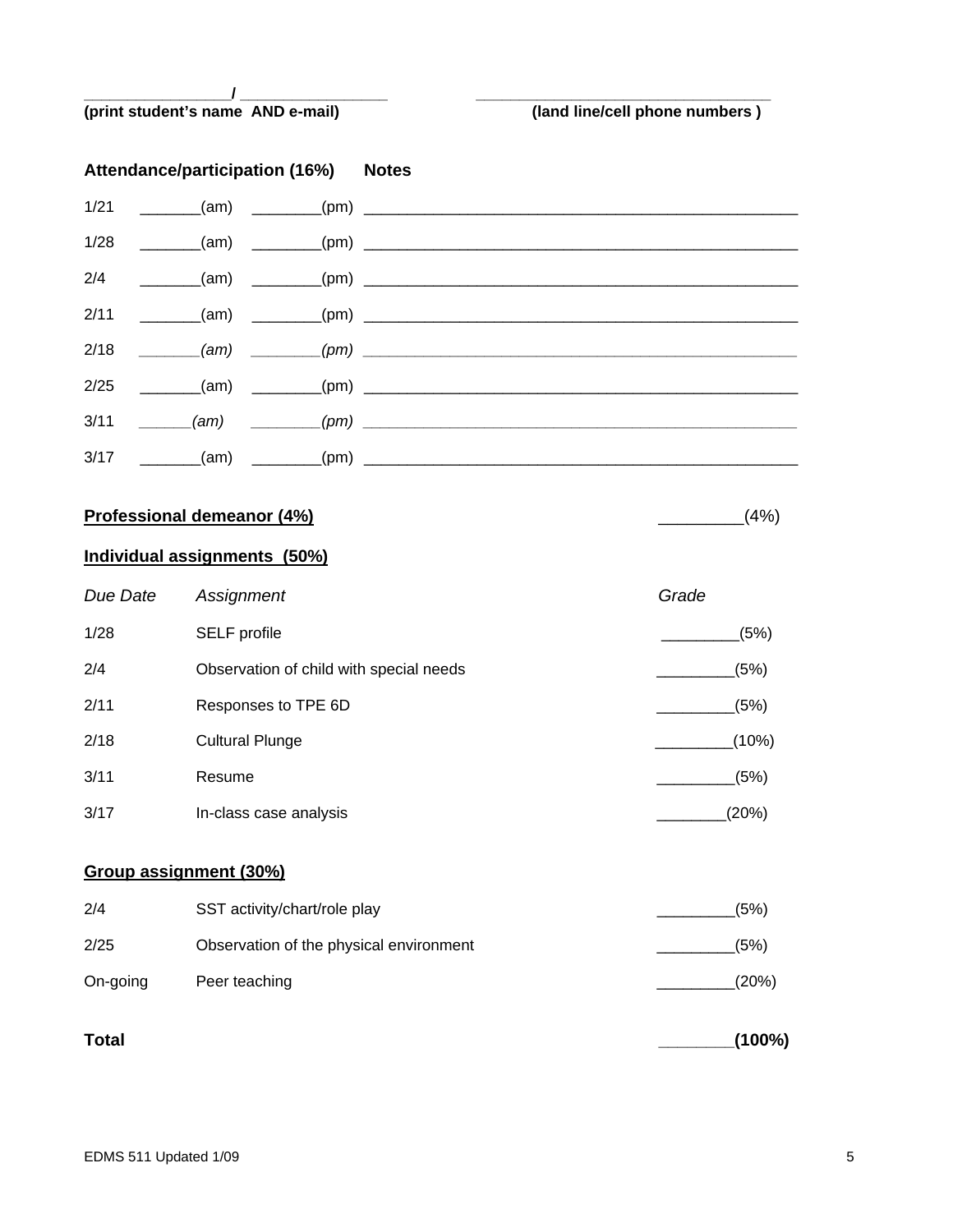|  | January 21 |  |
|--|------------|--|
|--|------------|--|

#### Introduction to course

- 1. Blue Socks
- 2. "New Social Studies" sorting activity.
- 3. SELF profile learning style.
- 4. Web of wellness.
- 5. Review syllabus and course requirements.
- 6. Discuss class times, location, and attendance policy.
- 7. Introduce H. Gardner's theory of multiple intelligences.
- 8. Introduce generic lesson plan format.
- 9. Begin creating criteria for peer teaching activities.
	- Make preparations to teach a 5-minute lesson on any topic. Bring enough materials for three "students." This activity will occur during the next class, January 29.
	- Use the internet to learn more about one other educator's notion of "intelligence." Print 3 copies of the "article" and bring to class on January 28.

- January 28 1. 5-minute lesson teaching in small groups.
	- 2. Jigsaw activity regarding "intelligence."
		- a. Create a chart that summarizes main points.
		- b. Discuss positive/negative aspects of organizing information via a chart.
		- c. Propose other ways to help organize information.
	- 3. Review fundamentals of observation.
		- a. In groups of 3-4 students, go out onto campus and sketch a place. Note interactions, patterns of movement, and ways the setting influenced interactions.
		- b. Share observations and discuss techniques.
	- Self-profile of Learning Style (1-2 total pages) Describe your learning style (1 paragraph). Recall one occasion during which this style proved to be either a strength or weakness in the particular learning.
	- ISTE
		- \*Review ISTE "Home page"
		- \*Review ISTE "About ISTE"
		- \*Review ISTE Standards for students

http://www.iste.org/Content/NavigationMenu/NETS/ForStudents/2007Standar ds/NETS\_for\_Students\_2007\_Standards.pdf

**\*** Review ISTE Standards for teachers

http://www.iste.org/Content/NavigationMenu/NETS/ForTeachers/2008Standa rds/NETS\_T\_Standards\_Final.pdf

February 4

- 1. Introduce Student Study Team (SST) process.
- 2. Show video of SST.
- 3. Highlight key elements of SST.
- 4. Select characteristics of "student" for SST scenarios.
- 5. Work in small groups on SST scenarios.
- 6. Small group simulated SST presentations to whole class.
- 7. Debrief SST process as a whole group.
- 8. Introduce Taskstream **(**demonstration in the computer lab, location to be announced).
- 9. Discuss TPE 6D response, format, and rubric.
- 10. Time to work on TPE 6D.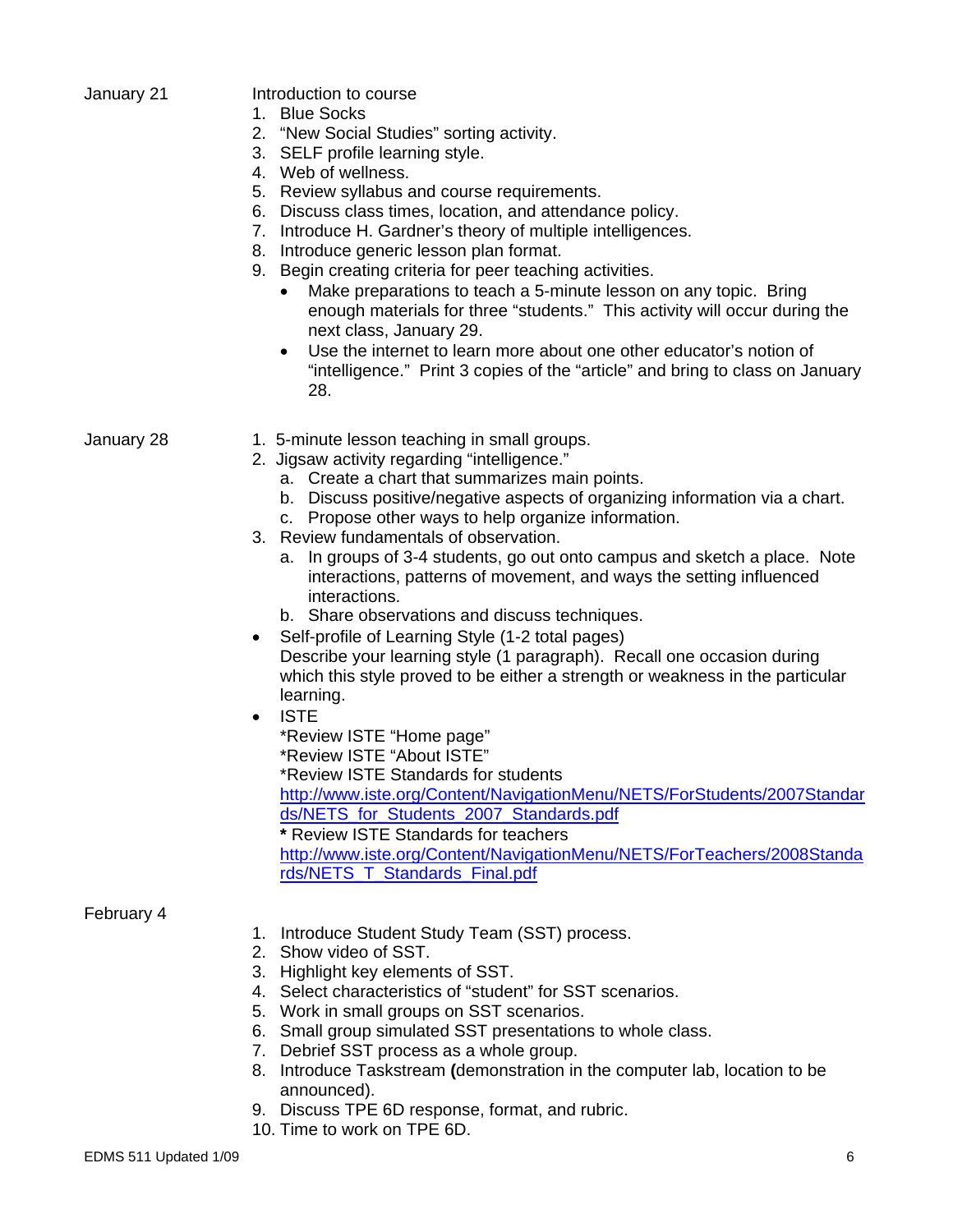|             | 11. Pros and cons of hard copy portfolios and electronic portfolios.<br>http://www.csusm.edu/coe/eportfolio/eportfolio.html<br>This will take you to the CSUSM COE website where you will get help<br>with how to create your electronic portfolio and information on the<br>required elements.<br>http://www.taskstream.com<br>This is the Taskstream home page where you will register for Taskstream<br>and return to when working on your electronic portfolio.<br>Observation of special needs (3-5 pages)<br>a. Briefly describe context of observation (1-2 paragraphs).<br>b. Briefly describe child and particular special need<br>(1-2 paragraphs).<br>c. Describe ways in which other students, the teacher, and the<br>setting supported, ignored, and/or negatively impacted this<br>child's school experience.<br>Wong & Wong (Units A & B), optional Wong Unit C                                                                                                                                                                                                                                                               |
|-------------|-----------------------------------------------------------------------------------------------------------------------------------------------------------------------------------------------------------------------------------------------------------------------------------------------------------------------------------------------------------------------------------------------------------------------------------------------------------------------------------------------------------------------------------------------------------------------------------------------------------------------------------------------------------------------------------------------------------------------------------------------------------------------------------------------------------------------------------------------------------------------------------------------------------------------------------------------------------------------------------------------------------------------------------------------------------------------------------------------------------------------------------------------|
| February 11 | 1. In small groups review oaths and codes from various professions.<br>2. Highlight similarities and differences among professions.<br>Define "professionalism for teachers."<br>3. Discuss professional attire and behavior within cultural contexts.<br>4. Introduce case analysis approach, a strategy for solution finding.<br>5. Practice case analysis techniques in small groups.<br>6. Brainstorm ways in which solution-finding process of case analysis can be<br>incorporated into curriculum.<br>TPE 6D posted by 5PM.<br>Grant & Gillette (chapters 2)                                                                                                                                                                                                                                                                                                                                                                                                                                                                                                                                                                           |
| February 18 | 1. Share Cultural Plunge experiences.<br>2. Discuss ways in which "culture (broadly defined) impacts the<br>classroom, school, larger learning community.<br>3. As a group, try to compile a list of ten items/aspects of<br>professions/professionalism.<br>4. Distribute and review Professionalism criteria from a local school district.<br>5. Share internet research findings.<br>Create Disabilities characteristics matrix chart.<br>6.<br>7. Discuss educational resume.<br>Cultural Plunge (3-5 total pages).<br>Describe the overall setting of the "unfamiliar" culture (e.g.,<br>1.<br>race/ethnicity, disabilities, gender, sexuality, religious,<br>social/economic) (1-2 paragraphs).<br>2. Briefly describe the meaningful interaction(s) an individual(s) from this<br>culture (1-2 paragraphs).<br>3. Discuss one-three similarities/differences between the individual's(s)<br>perspective(s)/abilities and your own.<br>4. Propose and discuss one to three (see above point)<br>strategies that might be used in learning environments to<br>accommodate these differences.<br>Bring Turnbull & Turnbull text to class. |

• Turnbull & Turnbull (chapter 1)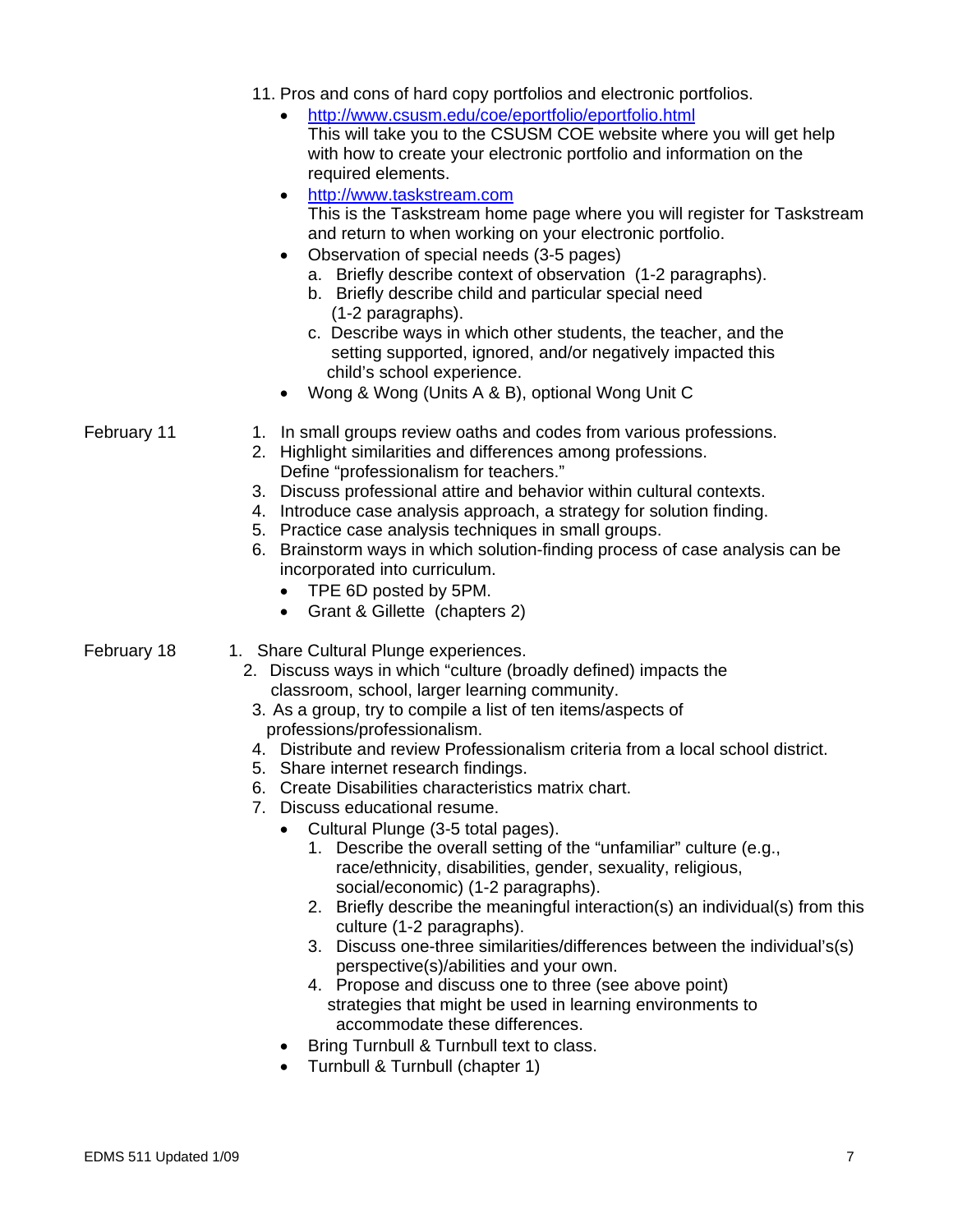| February 25 |  |
|-------------|--|
|-------------|--|

- 1. Discuss classroom management and theories.
- 2. Role-play management scenarios.
- 3. Debrief and discuss effectiveness. Consider context specifics.
- 4. Discuss observation of physical environment in clinical practicum classrooms.
- 5. Brainstorm ways to establish a "safe" classroom environment.
- 6. Discuss ways in which classroom rules from observation sites promote/hinder classroom "safety."
- 7. Distribute and discuss "classroom safety" ideas from a local school district.
- 8. Observation of physical environment

- b. Discuss one to three aspects about the classroom's physical environment and ways it/they may positively, negatively (or a mixture of both) influence the context and student performance.
- 9. Define resume and C.V.
- 10. Work in small groups- peer edit resumes.
	- Bring a list of classroom rules from the room you are observing.
	- Bring four hard copies of your resume to class.
	- Grant & Gillette (Chapter 3)
- March 4 NO CLASS WEEK 7
- March 11 1.Mock interviews.
	- 2. Debrief after each interview.
	- 3. Answer questions related to case analysis process.
	- 4. Trip to the library to learn about Kellogg education-related resources (e.g., Hansen, "L"call number).
		- • Come to class in "professional attire"
		- Review California Standards for the teaching profession (review pp. 5-22) http://www.ctc.ca.gov/reports/cstpreport.pdf
		- Villa & Thousand (Chapter 6)
		- Submit one copy of an edited resume

#### March 17

- 1. Complete case analysis in-class.
- 2. *Eye of the Storm* video.
- 3. Discuss as a class, "Do you feel Jane Elliot's approach to facilitating personal growth was acceptable for 3<sup>rd</sup> graders?"
- 4. Discuss the use of role-playing and simulations.
- 5. Preparation for Clinical Practicum 1.
- 6. Culmination of class activities.
- 7. Course evaluations.
- 8. Celebration  $\odot$

a. Sketch the physical layout of the classroom (e.g., desks, chairs, windows, doors, blackboard, cubbies, closet, resource storage, bulletin boards, lighting, ventilation, sound etc.)